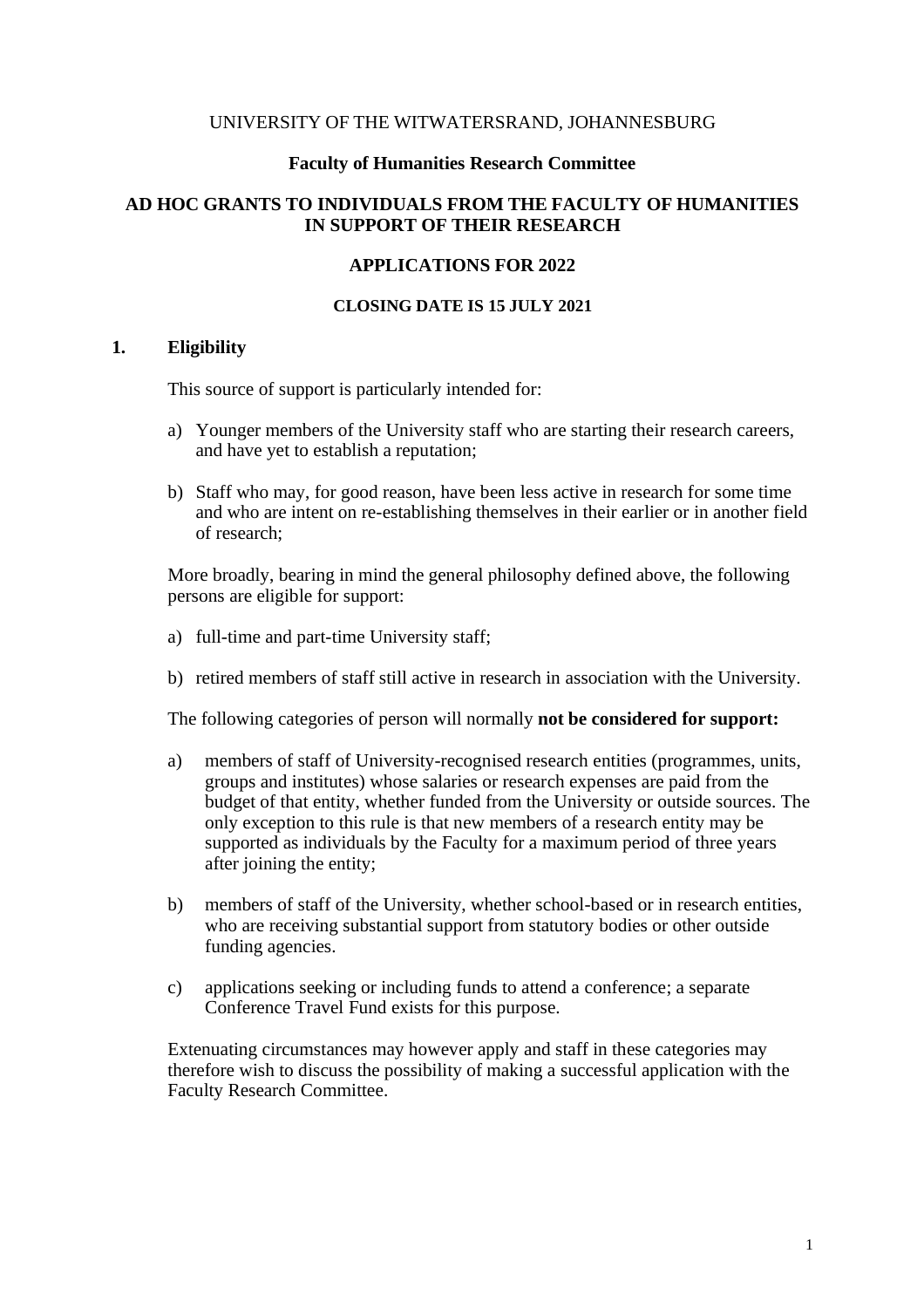# **2. Means of application**

Applications are required on the prescribed form (see 6 below).

Information required includes:

- a) A protocol detailing the scope of the proposed research project;
- b) The expected duration of the work;
- c) A list of publications and any other information which will help the committee in allocating funds;
- d) A detailed budget.

## **NB: Only one project per applicant per annum will be considered for support.**

### **3. Funding categories**

### a) **Current Expenses (includes travel funding for field expenses)**

This is limited to a maximum of R25,000, including student assistants, provided no capital equipment is being sought. If local airfares are claimed they must be specified. If mileage is claimed the approximate mileage must be given and estimated at the University's approved rate (currently R3.82 per km), unless a motivation for a higher rate can be substantiated. Where subsistence expenses are claimed, the number of days should be specified. Applicants wishing to visit archives must supply a letter from the archive confirming that the archive will be accessible to them.

#### b) **Major Equipment (R>10,000)**

The Faculty will provide equipment only when this equipment can be shown to be quite exceptional to the needs of the applicant and research project in question. A full motivation will be required.

The applicant should first establish the suitability or availability elsewhere in the University of the equipment before a grant application is made.

Grants may not be used for the purchase of office equipment or material, such as is normally available to any School, e.g. filing cabinets, desks, etc.

Heads of Schools are requested to ensure, as far as may be reasonably practicable, that the requisite equipment to undertake research for higher degree purposes is already available in the School.